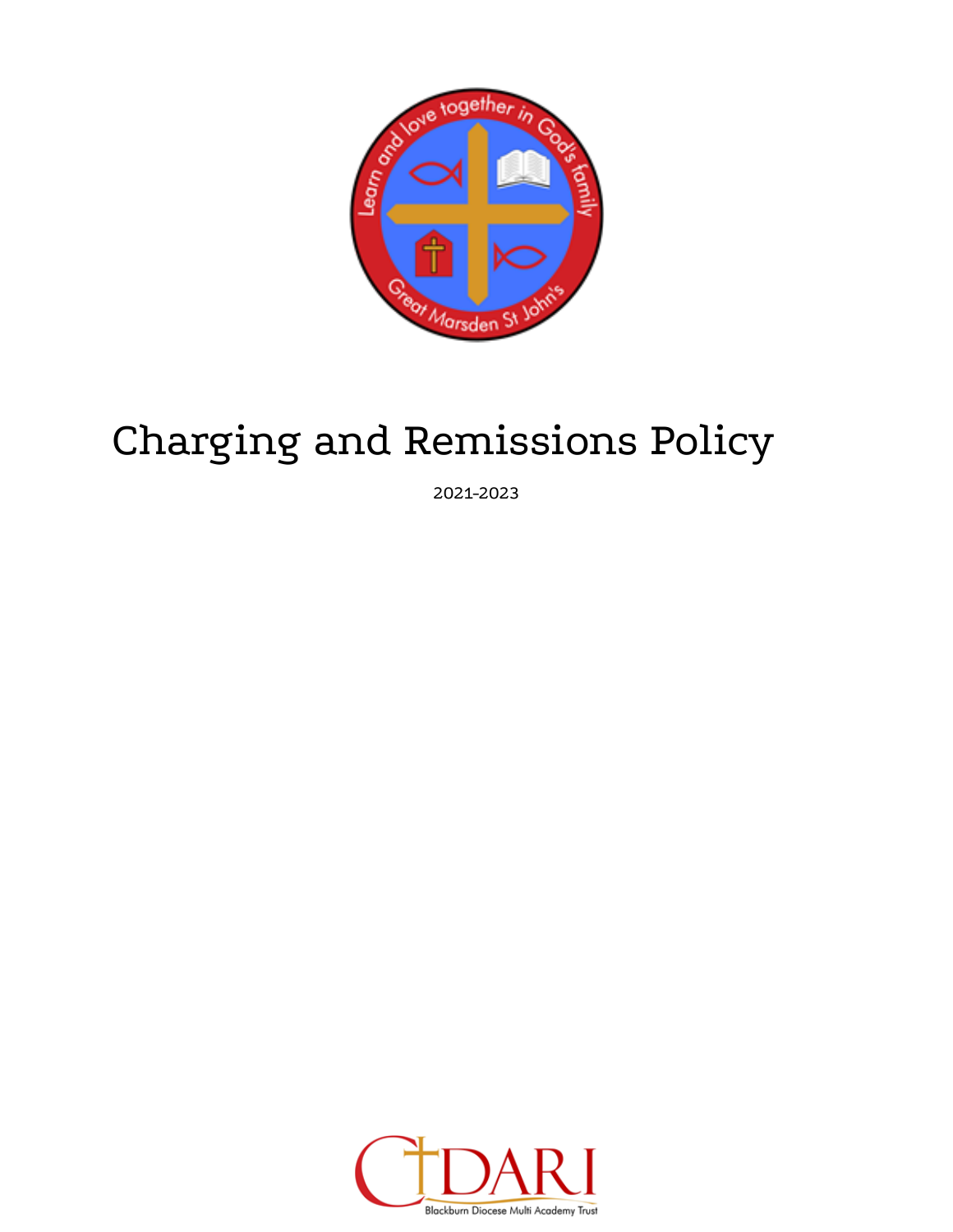# **Our Vision**

**Our children will experience love, respect, faith and success as unique individuals within our school community and the wider world, now and in the future.**

# **Our Mission**

# **"We ask that Christ will live in our hearts through faith making us rooted and grounded in LOVE."**

This policy is based upon the DfE Guidance published in May 2018 in their document called Charging for School Activities.

# **Activities without charge**

There will be no charge for the following activities:

- education provided wholly or mostly during school hours. This includes the supply of any materials, books, instruments, other equipment and also transport provided in school hours to carry pupils between the school and an activity;
- education provided outside school hours if it is part of the National Curriculum, or part of a syllabus for a prescribed public examination which the pupil is being prepared for at the school, or part of religious education
- entry for a prescribed public examination including re-sits provided that a pupil has been prepared for it at the school.
- instrumental or vocal tuition, for pupils learning individually or in groups, **unless the tuition is provided at the request of the pupil's parent**;
- Any transport provided by the school during school hours must be provided free of charge **(though a voluntary contribution could be requested).**

### **Academies can charge for:**

● any materials, books, instruments, or equipment, where the child's parent wishes him/her to own them;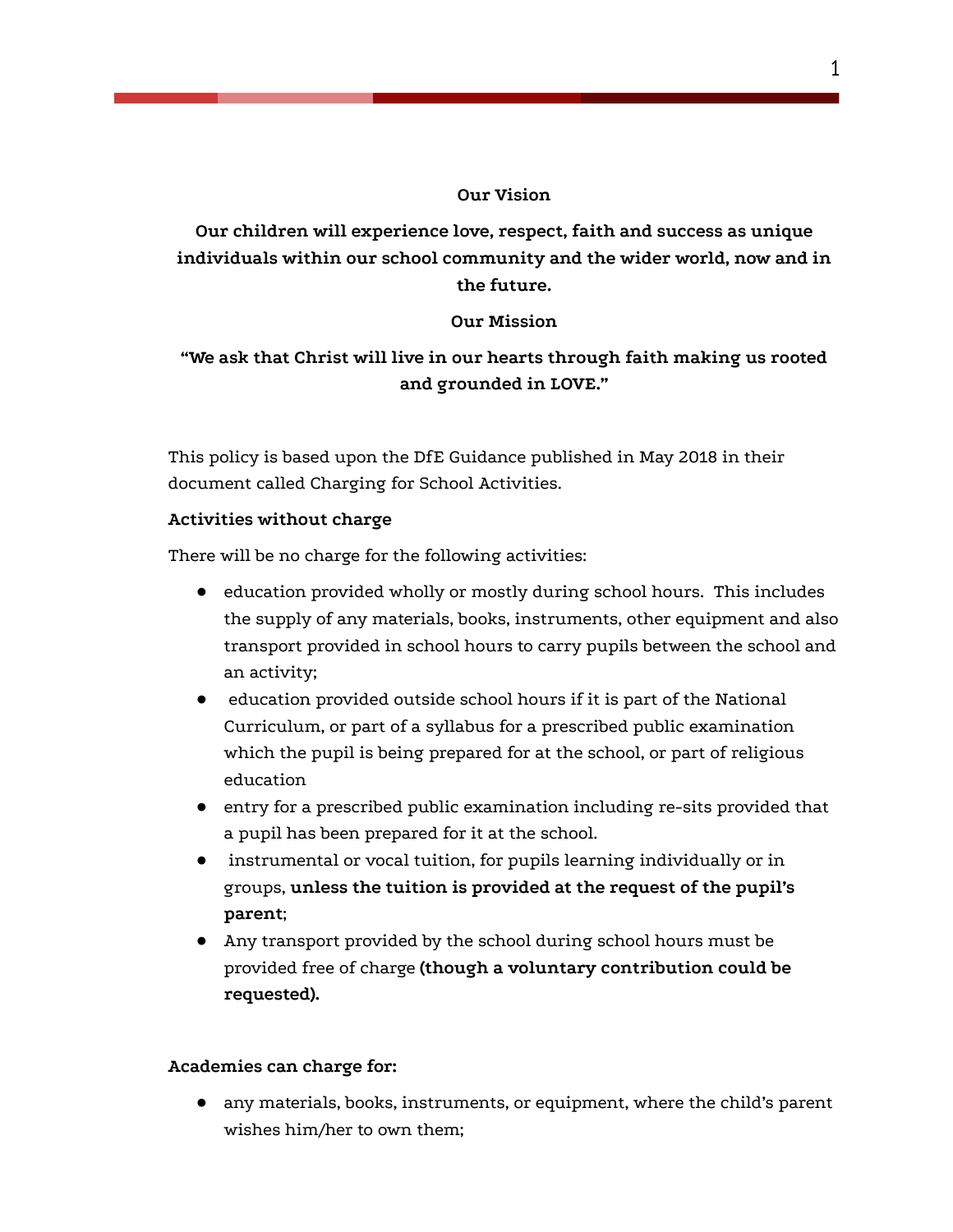● optional extras these being:

Education provided outside of school time that is **not**:

a) part of the national curriculum;

b) part of a syllabus for a prescribed public examination that the pupil is

being prepared for at the school; or

c) part of religious education.

• examination entry fee(s) if the registered pupil has not been prepared for the examination(s) at the school;

• transport (other than transport that is required to take the pupil to school or to other premises where the local authority/governing body have arranged for the pupil to be provided with education);

• board and lodging for a pupil on a residential visit;

• extended day services offered to pupils (for example breakfast club, after-school clubs, tea and supervised homework sessions).

music and vocal tuition, in limited circumstances. These being

Charges may now be made for vocal or instrumental tuition provided either individually,or to groups of any size, provided that the tuition is provided at the request of the pupil's parent. Charges may not exceed the cost of the provision, including the cost of the staff who provide the tuition.

- certain early years provision;
- community facilities

#### **Voluntary contributions**

Nothing in the legislation prevents an academy from asking for voluntary contributions for the benefit of the school or any school activities. However, if the activity cannot be funded without voluntary contributions, the academy should make this clear to parents at the outset. The academy must also make it clear to parents that there is no obligation to make any contribution.

It is important to note that no child should be excluded from an activity simply because his or her parents are unwilling or unable to pay.

If insufficient voluntary contributions are raised to fund a visit, or the school cannot fund it from some other source, then it must be cancelled. This must be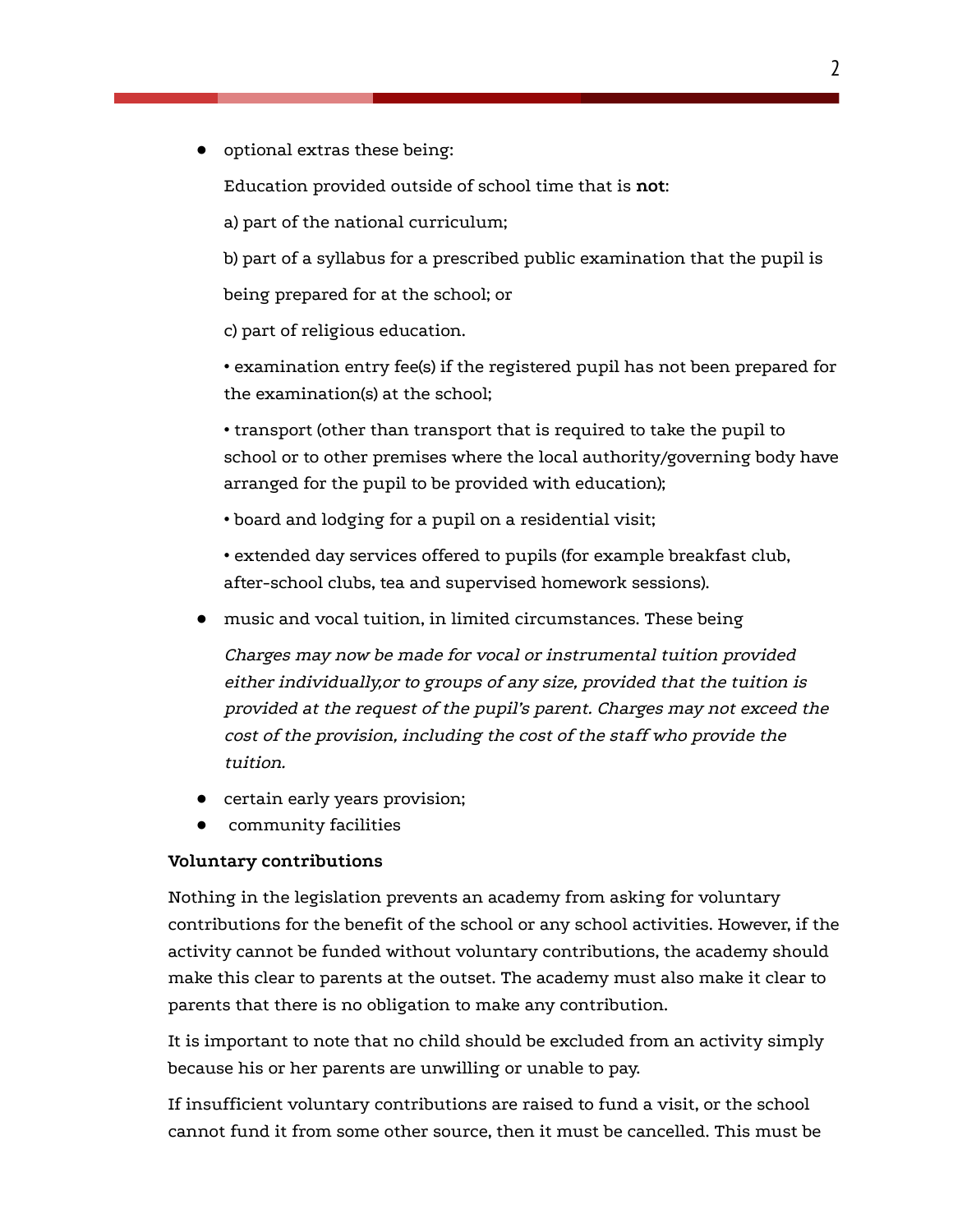made clear to parents. If a parent is unwilling or unable to pay, their child must still be given an equal chance to go on the visit.

When making requests for voluntary contributions, parents must not be made to feel pressured into paying as it is voluntary and not compulsory. Academies should avoid sending colour coded letters to parents as a reminder to make payments and direct debit or standing order mandates should not be sent to

#### **Overnight Stays/ residential**

Where a school activity requires pupils to spend nights away from home, the school is allowed to make a charge for board and lodging. This is with the exception of pupils whose parents are in receipt of certain benefits. Ask our Office staff for a list. The eligibility criteria that entitle families to an exemption from paying for the cost of board and lodging on residential visits have been aligned with free school meals eligibility criteria. The academy must inform all parents of the right to claim free board and lodging if they are receiving these benefits.

Although the criteria for being eligible for the remission of charges for board and lodgings is the same as free school meals, that is where the similarity ends. The costs involved in the remission of board and lodgings are to be borne by the school from their contingency funds. There is no return to be completed to re-claim the money back.

Government funding for schools to each local authority recognises the different needs of each area. In terms of the allocation to schools, each local authority sets a funding formula which is agreed with the local schools forum. All local authorities are required to include an element in their formula to reflect the needs of deprived pupils. The amount that individual schools receive from the local authority reflects their relative need compared with other local schools.

In addition, schools receive pupil premium funding for disadvantaged pupils, based largely on those who are eligible for free school meals. This funding is provided by the government to raise the attainment of eligible pupils and narrow the attainment gap between eligible pupils and their peers. It is for academies to decide how to use their formula funding and pupil premium allocation.

Academies cannot exclude children from taking part in an activity that is part of the national curriculum purely on the grounds that the parent or carer cannot make, or refuses to make a contribution. This can clearly place schools in some difficulty on occasions where a number of parents/carers might be in such a